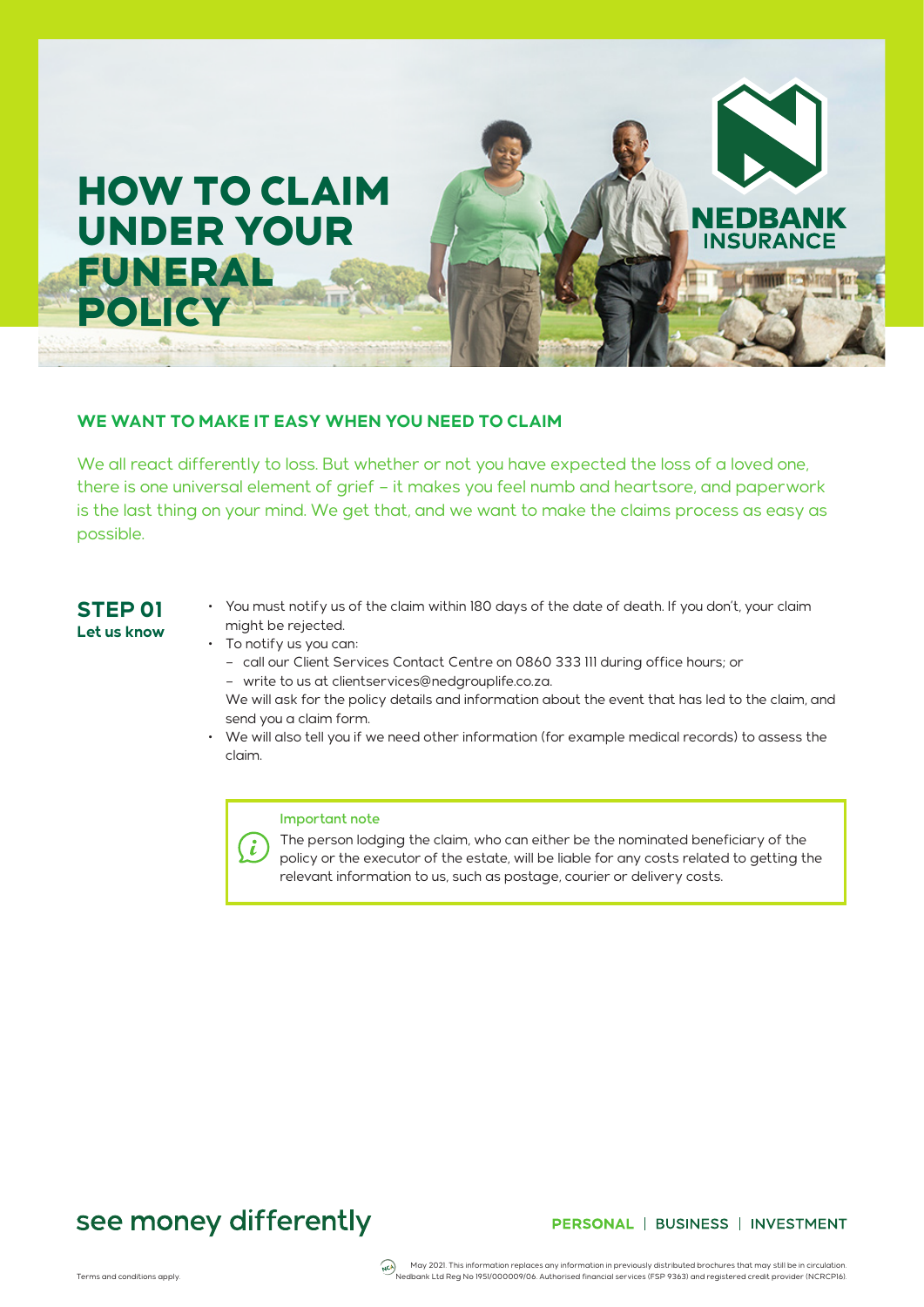# **STEP 02**

### **Get the documents ready**

### We need the following documents to assess a claim:

- A completed funeral claim form.
- A completed and certified Notification of Death form (BI-1663, DHA-1663, BI1680 to be completed by a traditional leader).

You will complete this form when you report the death (at a police station, the Department of Home Affairs, the funeral undertaker, or, if the death occurred abroad, the South African mission or embassy).

- A certified copy of the funeral invoice.
- A certified copy of:
	- the death certificate;
	- the identity document of the person lodging the claim;
	- the identity document of the deceased (if the deceased is younger than 18, we will need a birth certificate); and
	- the nominated beneficiary's or policy holder's bank statement.

If we need more information, the person lodging the claim must give us permission to contact anyone who we think can give us the information (including any beneficiaries, a medical practitioner or hospital).

#### Depending on the claim, we may also need:

- Proof of the nature of the relationship between the deceased and the person lodging the claim.
- A police report, if the death is due to unnatural causes.



You can:

#### Important note

We only accept copies of original documents that are certified by a commissioner of oaths, such as a police officer, attorney or bank manager.

## **STEP 03 Submit the**

- hand the documents in at your nearest Nedbank branch;
- post or courier them to us at Nedbank Park Square, 9 Park Avenue, Umhlanga, 4321; or
- email them to us at Funeralclaims@nedbankinsurance.co.za.

# **STEP 04 We assess**

**the claim** 

**documents** 

**to us** 

- Once we have received all the documents, we will assess the claim and let you know if we need anything else.
- If the claim is valid, we will then process it.

# see money differently

### PERSONAL | BUSINESS | INVESTMENT